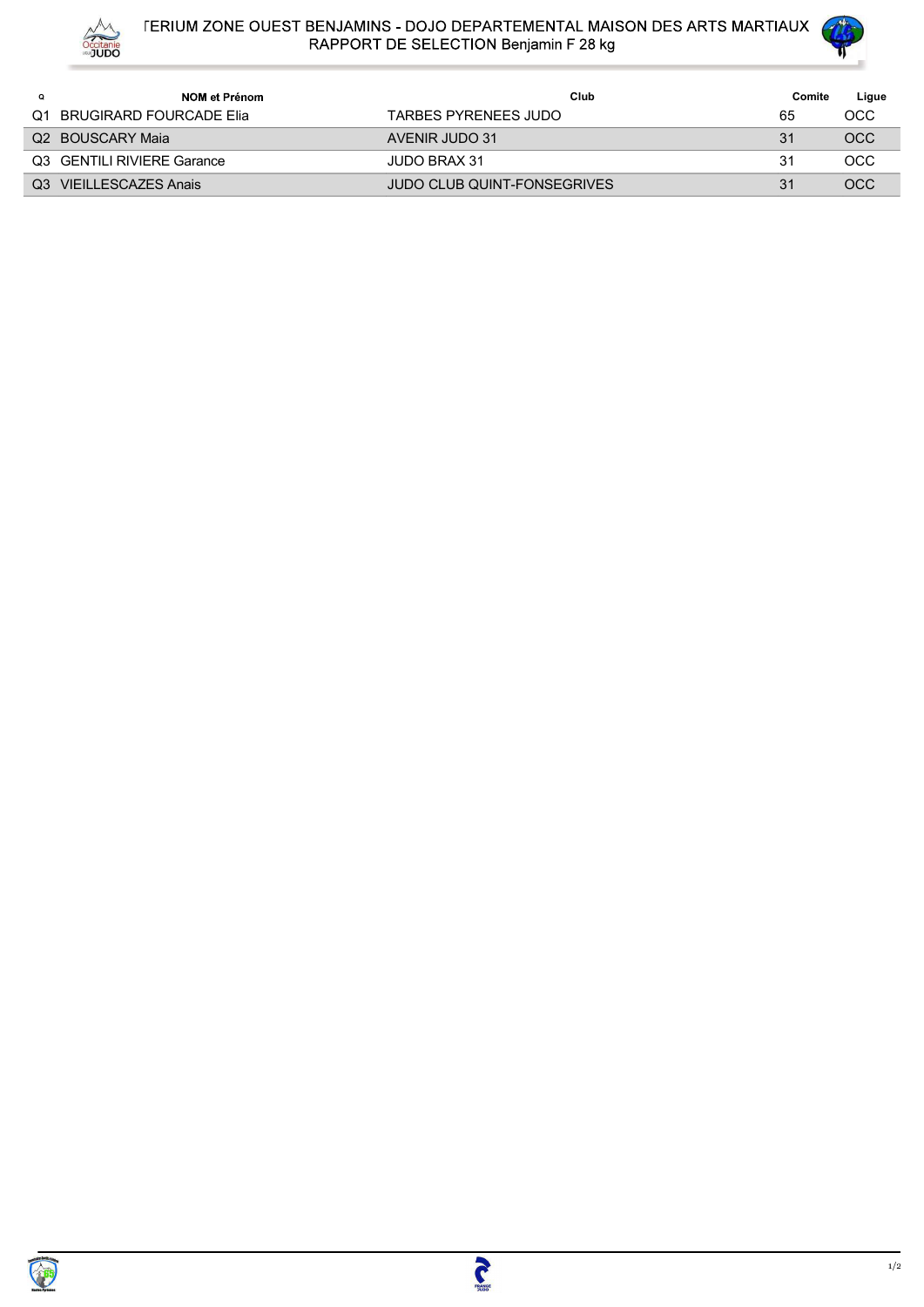



| Q              | <b>NOM et Prénom</b>       | Club                               | Comite | Ligue      |
|----------------|----------------------------|------------------------------------|--------|------------|
| Q1             | DE BOUARD Heloise          | AVENIR JUDO 31                     | 31     | <b>OCC</b> |
| Q <sub>2</sub> | <b>SALABER Iona</b>        | <b>JUDO CLUB QUINT-FONSEGRIVES</b> | 31     | <b>OCC</b> |
| Q3             | <b>BENABDESSELAM Sofia</b> | JUDO AUSSONNE BUSHIDO              | 31     | <b>OCC</b> |
| Q <sub>3</sub> | <b>FERNANDEZ Elsa</b>      | AUREILHAN JUDO CLUB                | 65     | <b>OCC</b> |
| Q3             | PANTET GASPAROTTO Louise   | C.E.T.A.M.                         | 31     | <b>OCC</b> |
| Q <sub>3</sub> | <b>ENNAOUI Alae</b>        | <b>MURET JUDO CLUB</b>             | 31     | <b>OCC</b> |
| Q3             | PEREIRA DA MOTA Nelly      | JC CASTELNAU D ESTRETEFONDS        | 31     | <b>OCC</b> |
| Q <sub>3</sub> | <b>DUFOUR Laurine</b>      | SAINT CLAR MULTI-SPORTS            | 31     | <b>OCC</b> |
| Aucune         | <b>BRONARD Maelle</b>      | <b>JUDO CLUB FENOUILLET</b>        | 31     | <b>OCC</b> |
| Aucune         | <b>CHEVET Alicia</b>       | <b>JUDO CLUB MIRADOUX</b>          | 32     | <b>OCC</b> |
| Aucune         | <b>FONTAN Eva</b>          | JUDO C VIC FEZENSAC                | 32     | <b>OCC</b> |
| Aucune         | <b>FONTAN Lilou</b>        | <b>JUDO ODOS</b>                   | 65     | <b>OCC</b> |
| Aucune         | <b>KORVER Lucile</b>       | <b>JUDO BRAX 31</b>                | 31     | <b>OCC</b> |

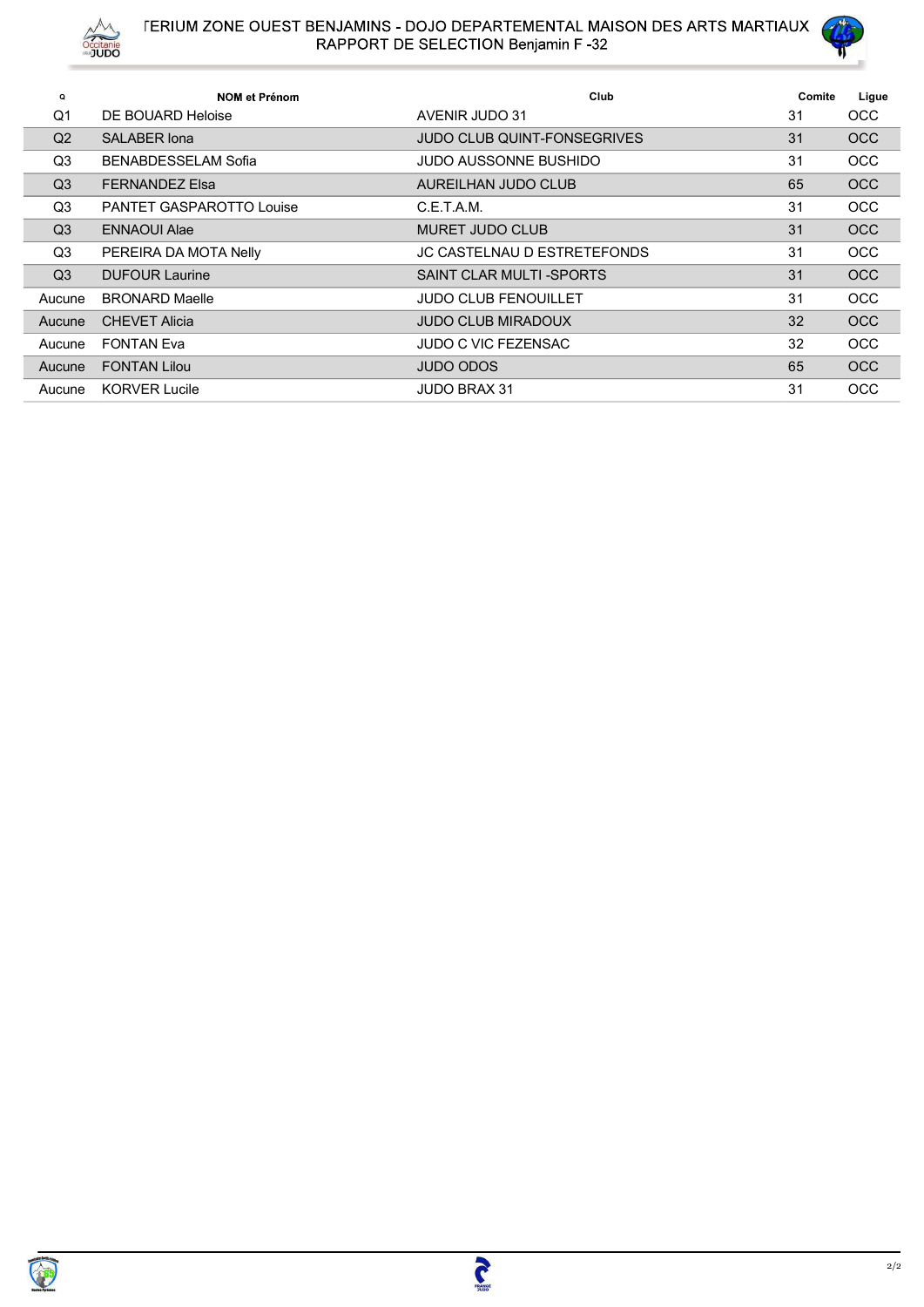



| Q              | <b>NOM et Prénom</b>        | Club                             | Comite | Ligue      |
|----------------|-----------------------------|----------------------------------|--------|------------|
| Q <sub>1</sub> | <b>CLAVERIE Lea</b>         | DOJO DU COUSERANS                | 09     | <b>OCC</b> |
| Q <sub>2</sub> | <b>IAKINI</b> Inaya         | STADOCESTE TARBAIS PYRENEES AM   | 65     | <b>OCC</b> |
| Q <sub>3</sub> | <b>BUC Gwenaelle</b>        | ECOLE DE JUDO SALISIENNE         | 31     | <b>OCC</b> |
| Q <sub>3</sub> | COMBO Kahina                | E.J. PAYS OLMES ET PYRENEES      | 09     | <b>OCC</b> |
| Q <sub>3</sub> | DA SILVA Morgane            | <b>JUDO CLUB BAGNERAIS</b>       | 65     | <b>OCC</b> |
| Q <sub>3</sub> | <b>LASCOUMETTES Louane</b>  | AUREILHAN JUDO CLUB              | 65     | <b>OCC</b> |
| Q <sub>3</sub> | <b>LAURENT VARIN Mary</b>   | <b>JC VILLEFRANCHE LAURAGAIS</b> | 31     | <b>OCC</b> |
| Q <sub>3</sub> | <b>LOCHE</b> Indiana        | <b>J C MONTESQUIVAIS</b>         | 32     | <b>OCC</b> |
| Aucune         | <b>BARDINA Johanna</b>      | LOMBEZ SAMATAN JUDO              | 32     | <b>OCC</b> |
| Aucune         | <b>BLADANET Sarah</b>       | LES OURS JUDO CLUB FITNESS       | 31     | <b>OCC</b> |
| Aucune         | <b>GODIN Celia</b>          | <b>JC FOLGARIEN</b>              | 32     | <b>OCC</b> |
| Aucune         | <b>GUILLOTREAU Juliette</b> | ATMOSPHERE JUDO TOULOUSE         | 31     | OCC        |
| Aucune         | SAIAH HABBAZE Hafsa         | U S COLOMIERS JUDO               | 31     | <b>OCC</b> |
| Aucune         | SAINT GEORGES Agathe        | LES OURS JUDO CLUB FITNESS       | 31     | <b>OCC</b> |
| Aucune         | <b>SEMBRES Luna</b>         | <b>JUDOJO LANNEMEZAN</b>         | 65     | OCC        |

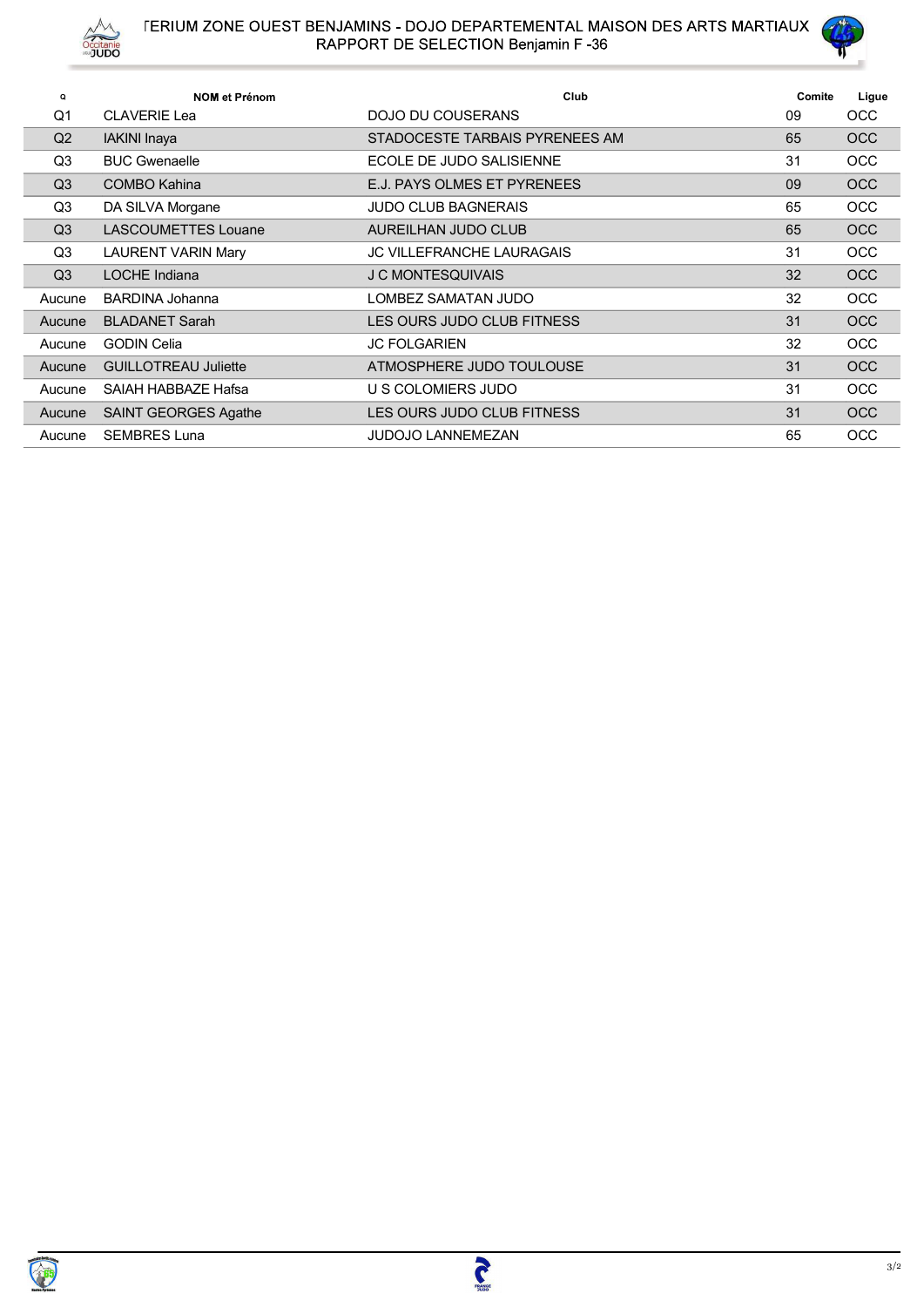



| Q              | <b>NOM et Prénom</b>              | Club                               | Comite | Ligue      |
|----------------|-----------------------------------|------------------------------------|--------|------------|
| Q <sub>1</sub> | <b>HERMAND - HOTTIER Ludivine</b> | LES OURS JUDO CLUB FITNESS         | 31     | <b>OCC</b> |
| Q <sub>2</sub> | <b>REAU Lea</b>                   | <b>AVENIR FONSORBAIS</b>           | 31     | <b>OCC</b> |
| Q3             | <b>BENABDESSELAM Ines</b>         | <b>JUDO AUSSONNE BUSHIDO</b>       | 31     | <b>OCC</b> |
| Q <sub>3</sub> | COCO Ambre                        | <b>MURET JUDO CLUB</b>             | 31     | <b>OCC</b> |
| Q3             | MYKONIATIS Anastasia              | <b>JUDO CLUB QUINT-FONSEGRIVES</b> | 31     | <b>OCC</b> |
| Q <sub>3</sub> | POUECH Mathylde                   | <b>JC BARBAZAN DEBAT SS</b>        | 65     | <b>OCC</b> |
| Q3             | <b>PRIEUR Clara</b>               | <b>JUDO CLUB FENOUILLET</b>        | 31     | <b>OCC</b> |
| Aucune         | <b>BRESSON Manu</b>               | M.J.TARASCON                       | 09     | <b>OCC</b> |
| Aucune         | <b>CABEZAS LANOUX Thais</b>       | E.J. PAYS OLMES ET PYRENEES        | 09     | <b>OCC</b> |
| Aucune         | <b>FRANTZ Manon</b>               | <b>LOMBEZ SAMATAN JUDO</b>         | 32     | <b>OCC</b> |
| Aucune         | <b>LACAZE Manon</b>               | <b>JUDO CLUB QUINT-FONSEGRIVES</b> | 31     | <b>OCC</b> |
| Aucune         | <b>POULY Leonie</b>               | <b>BUZOKU AUZEVILLE JUDO</b>       | 31     | <b>OCC</b> |

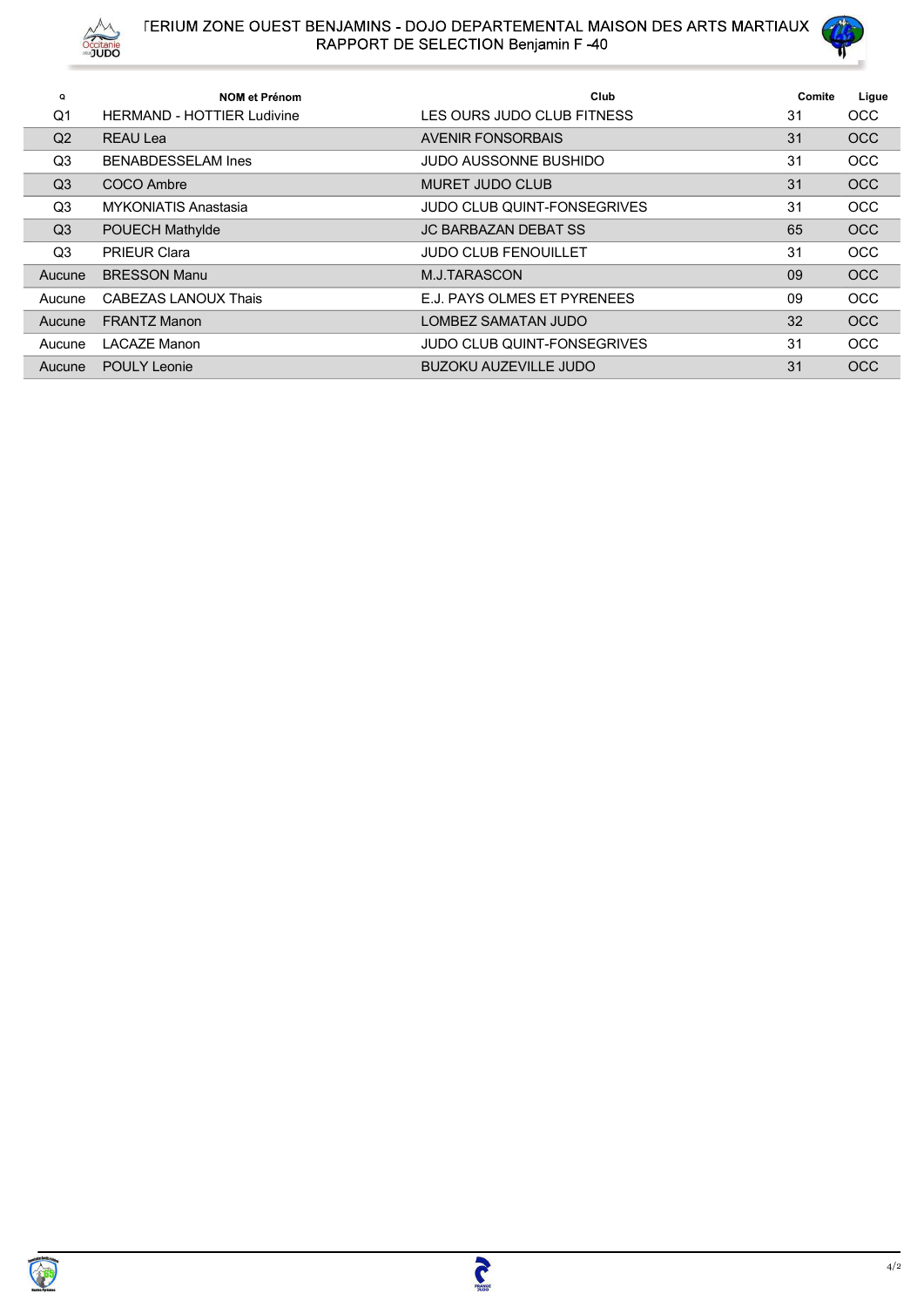



|                |                                  |                                    | <b>TERIUM ZONE OUEST BENJAMINS - DOJO DEPARTEMENTAL MAISON DES ARTS MARTIAUX</b> |       |
|----------------|----------------------------------|------------------------------------|----------------------------------------------------------------------------------|-------|
|                | Occitanie                        | RAPPORT DE SELECTION Benjamin F-44 |                                                                                  |       |
| $\mathbf Q$    | NOM et Prénom                    | Club                               | Comite                                                                           | Ligue |
| Q <sub>1</sub> | <b>BATAILLE Juliette</b>         | ECOLE JUDO LABASTIDE               | 31                                                                               | OCC   |
| Q2             | <b>GARCIA Jade</b>               | JUDO CLUB CASTELGINEST             | 31                                                                               | OCC   |
| Q3             | <b>BRICARD CENTELLES Justine</b> | <b>JKCLISLOIS</b>                  | 32                                                                               | OCC   |
| Q3             | <b>CHATAIN Lilou</b>             | JC DE LAUNAGUET                    | 31                                                                               | OCC   |
| Q3             | <b>FAURE Aurelie</b>             | DOJO DE FOIX                       | 09                                                                               | OCC   |
| Q3             | <b>GIASSI Eloise</b>             | JUDO CLUB CONDOM                   | 32                                                                               | OCC   |
| Aucune         | <b>FOURES Nephiline</b>          | ECOLE DE JUDO SALISIENNE           | 31                                                                               | OCC   |
| Aucune         | T KINT Tessa                     | DOJO PINS JUSTARET VILLATE         | 31                                                                               | OCC   |
|                |                                  |                                    |                                                                                  |       |
|                |                                  |                                    |                                                                                  |       |
|                |                                  |                                    |                                                                                  |       |

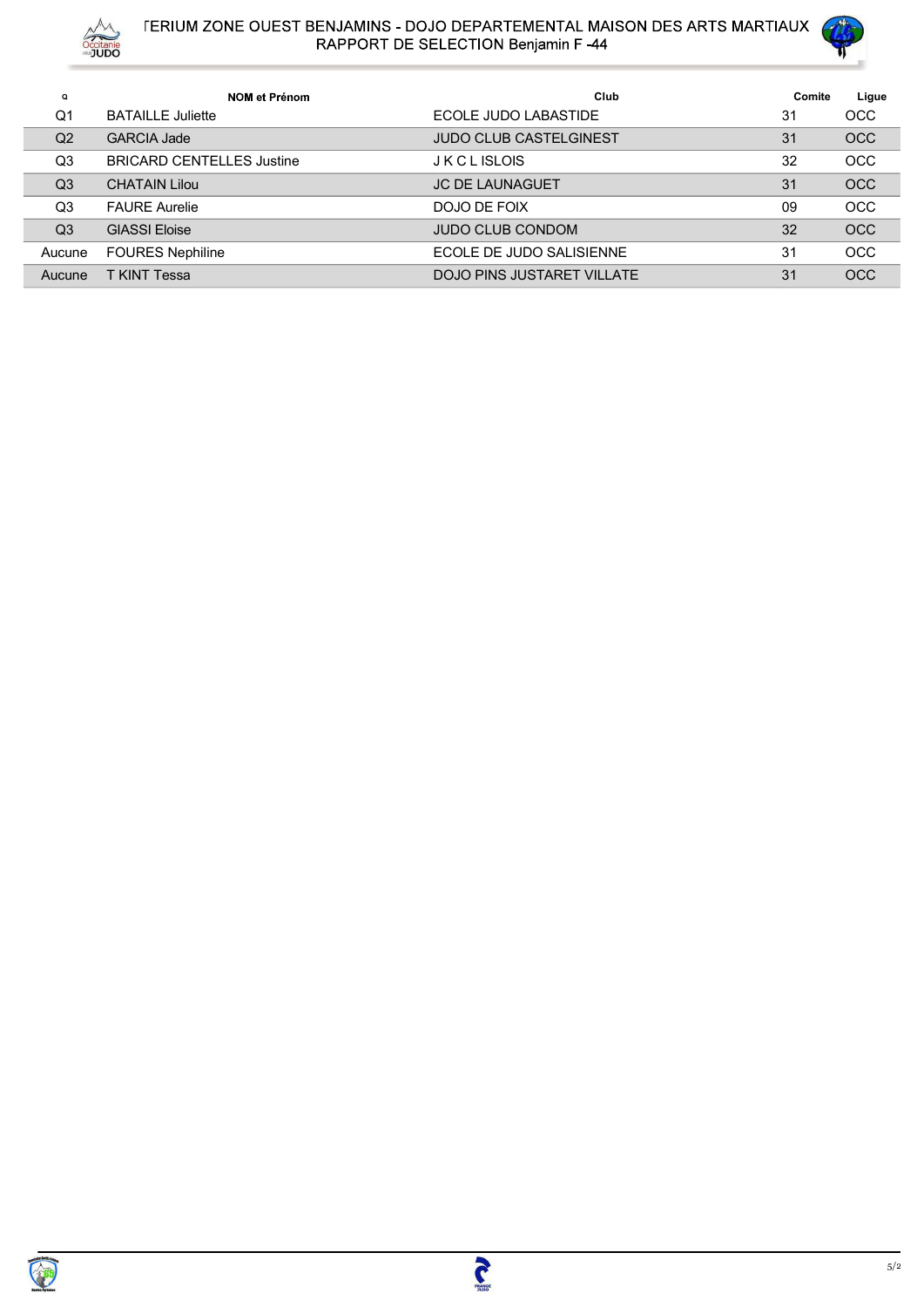



| Q              | <b>NOM et Prénom</b>      | Club                             | Comite | Ligue      |
|----------------|---------------------------|----------------------------------|--------|------------|
| Q1             | MATHOUA Ayana             | A S ETS AERONAUTIQUE             | 31     | <b>OCC</b> |
| Q <sub>2</sub> | <b>MORAIS Mathilde</b>    | <b>JUDO CLUB COEUR LAURAGAIS</b> | 31     | <b>OCC</b> |
| Q <sub>3</sub> | <b>AGUERO Estelle</b>     | <b>JUDO CLUB BOUSSENS 31</b>     | 31     | <b>OCC</b> |
| Q <sub>3</sub> | <b>NASLI BAKIR Dounia</b> | <b>DOJO CLUB LABARTHAIS</b>      | 31     | <b>OCC</b> |
| Q <sub>3</sub> | <b>WAEYTENS Madyson</b>   | LOMBEZ SAMATAN JUDO              | 32     | <b>OCC</b> |
| Q <sub>3</sub> | <b>VASQUEZ Emma</b>       | AUREILHAN JUDO CLUB              | 65     | <b>OCC</b> |
| Q <sub>3</sub> | ROUGET-FUMAGALLI Mathilde | LES OURS JUDO CLUB FITNESS       | 31     | <b>OCC</b> |
| Aucune         | <b>REMY Maiwween</b>      | <b>JUDO CLUB COEUR LAURAGAIS</b> | 31     | <b>OCC</b> |

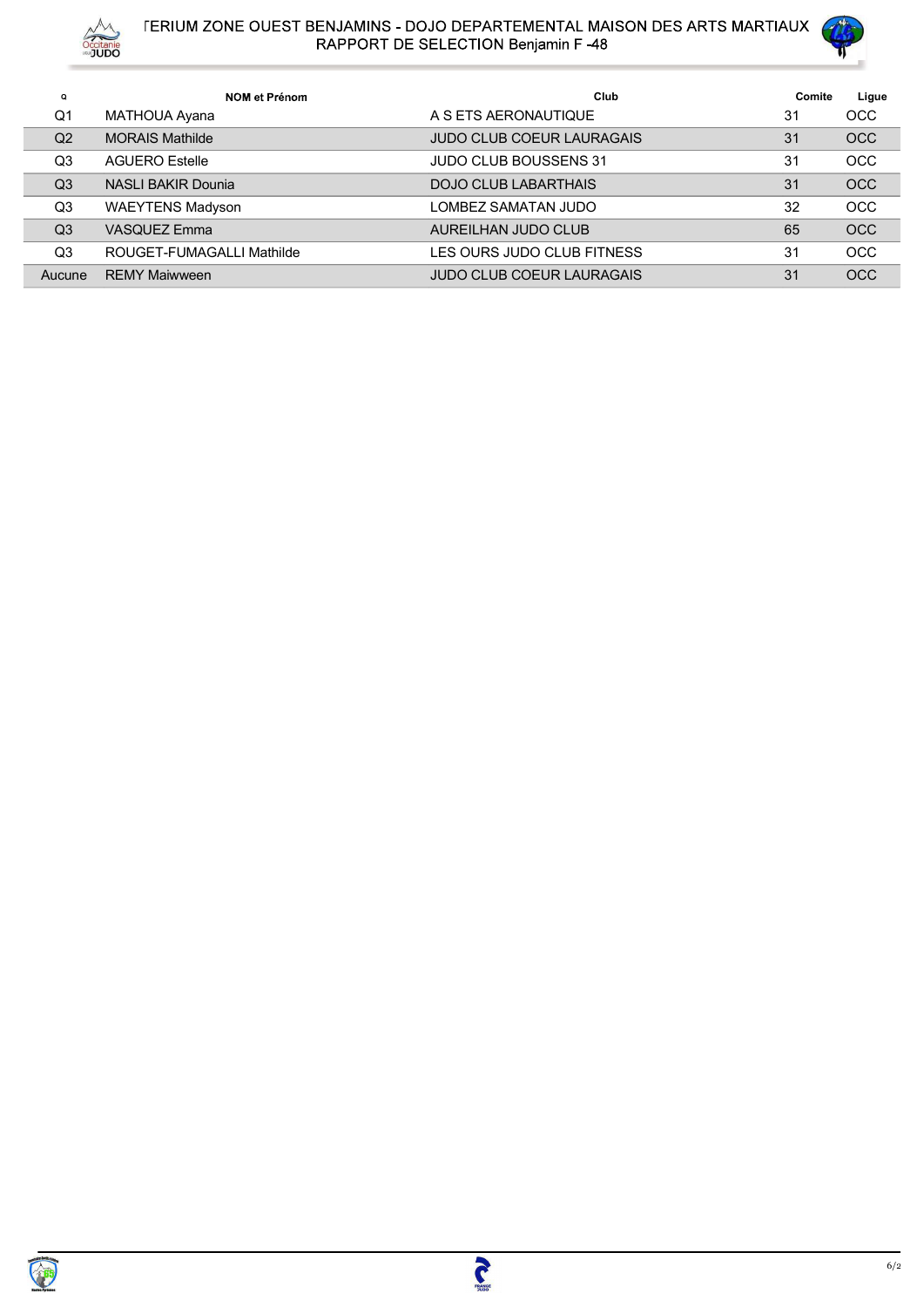



| $\mathbf Q$    | <b>NOM et Prénom</b>     | Club                           | Comite | Ligue      |
|----------------|--------------------------|--------------------------------|--------|------------|
| Q <sub>1</sub> | <b>VERDIER Ines</b>      | LES OURS JUDO CLUB FITNESS     | 31     | <b>OCC</b> |
| Q <sub>2</sub> | LE GUEN Lea              | SAINT CLAR MULTI-SPORTS        | 31     | <b>OCC</b> |
| Q3             | <b>AVENEL Noelie</b>     | <b>JUDO CLUB PAVIEN</b>        | 32     | <b>OCC</b> |
| Q <sub>3</sub> | <b>DUTHEIL Victoire</b>  | ATMOSPHERE JUDO TOULOUSE       | 31     | <b>OCC</b> |
| Q3             | <b>FILLATRE Leonie</b>   | <b>JUDO CLUB EAUZE</b>         | 32     | <b>OCC</b> |
| Q <sub>3</sub> | <b>MOREL Jade</b>        | E.J. PAYS OLMES ET PYRENEES    | 09     | <b>OCC</b> |
| Q3             | ROBERT LEGER Nalvyna     | <b>JUDO CLUB CASTELGINEST</b>  | 31     | <b>OCC</b> |
| Q <sub>3</sub> | <b>DELEGLISE Mila</b>    | LOMBEZ SAMATAN JUDO            | 32     | <b>OCC</b> |
| Aucune         | <b>DAHAN Lylia</b>       | TARBES PYRENEES JUDO           | 65     | <b>OCC</b> |
| Aucune         | <b>RAULIN AS Melissa</b> | <b>SPORTING CLUB PLAISANCE</b> | 31     | <b>OCC</b> |
| Aucune         | <b>VEYRAC Maelys</b>     | LES OURS JUDO CLUB FITNESS     | 31     | <b>OCC</b> |

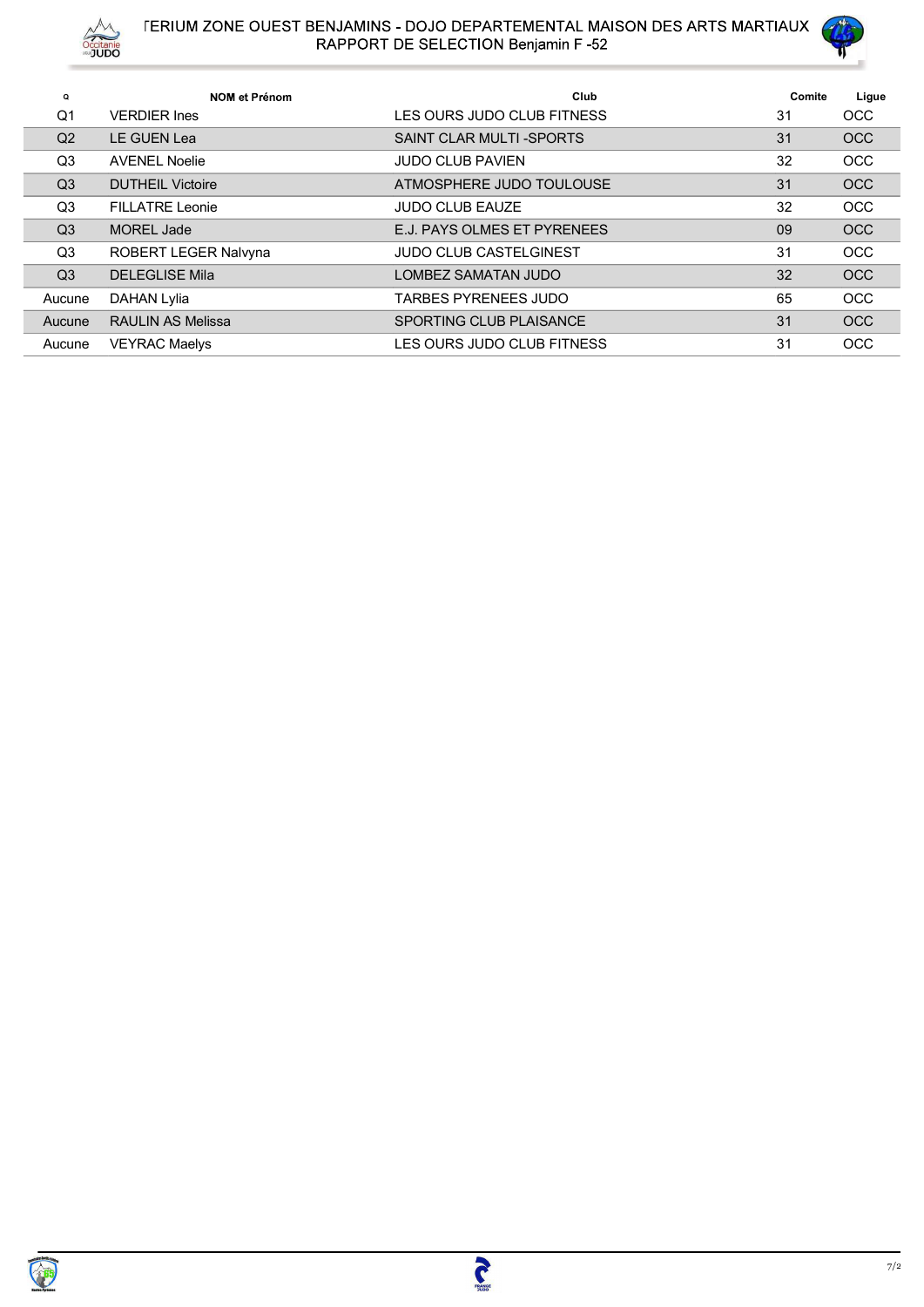



| Q | NOM et Prénom             | Club                               | Comite | Ligue      |
|---|---------------------------|------------------------------------|--------|------------|
|   | Q1 FANARA DE VECCHI Kelia | <b>JUDO CLUB QUINT-FONSEGRIVES</b> | 31     | <b>OCC</b> |
|   | Q <sub>2</sub> FORTIN Eva | <b>TORII JUDO CLUB</b>             | 31     | <b>OCC</b> |
|   | Q3 ALQUIER REBEYROTTE Ema | U S COLOMIERS JUDO                 | 31     | <b>OCC</b> |
|   | Q3 CHRAA Omniya           | AVENIR JUDO 31                     | 31     | <b>OCC</b> |
|   | Q3 SALAHBOU Samia         | BLAGNAC SPORTING CLUB JUDO         | 31     | <b>OCC</b> |
|   | Q3 TAKAM Titia            | DOJO CLUB LABARTHAIS               | 31     | <b>OCC</b> |

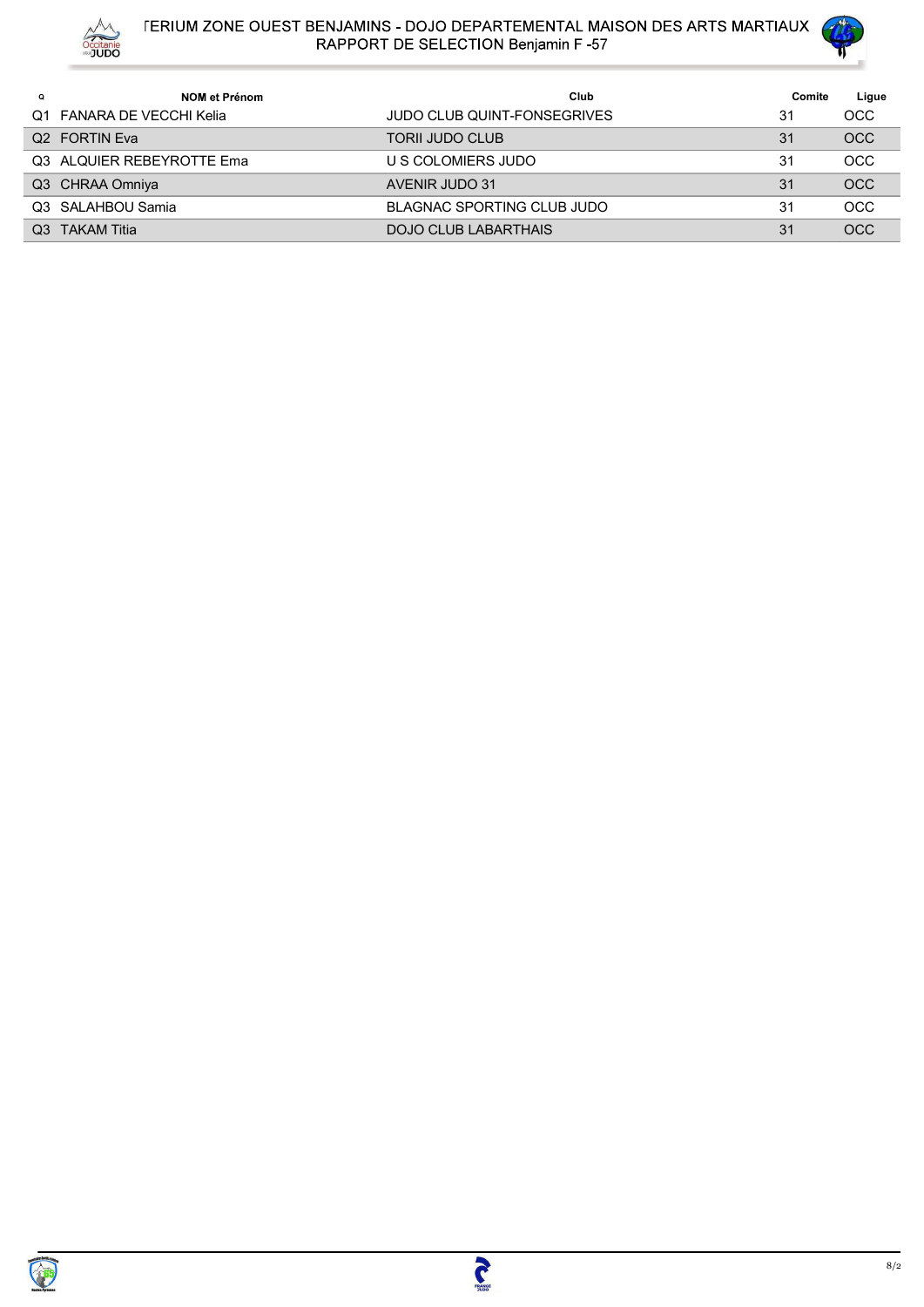



| Q   | NOM et Prénom           | Club                       | Comite | Ligue      |
|-----|-------------------------|----------------------------|--------|------------|
| Q1  | <b>ELATRE Maily</b>     | DOJO PINS JUSTARET VILLATE | 31     | OCC.       |
| Q2  | LISLE Loise             | DOJO DE FOIX               | 09     | <b>OCC</b> |
| Q3. | <b>BLANC Emeline</b>    | LES OURS JUDO CLUB FITNESS | 31     | OCC.       |
| O3  | <b>PRESSET Nathalie</b> | SPORTING CLUB PLAISANCE    | 31     | <b>OCC</b> |

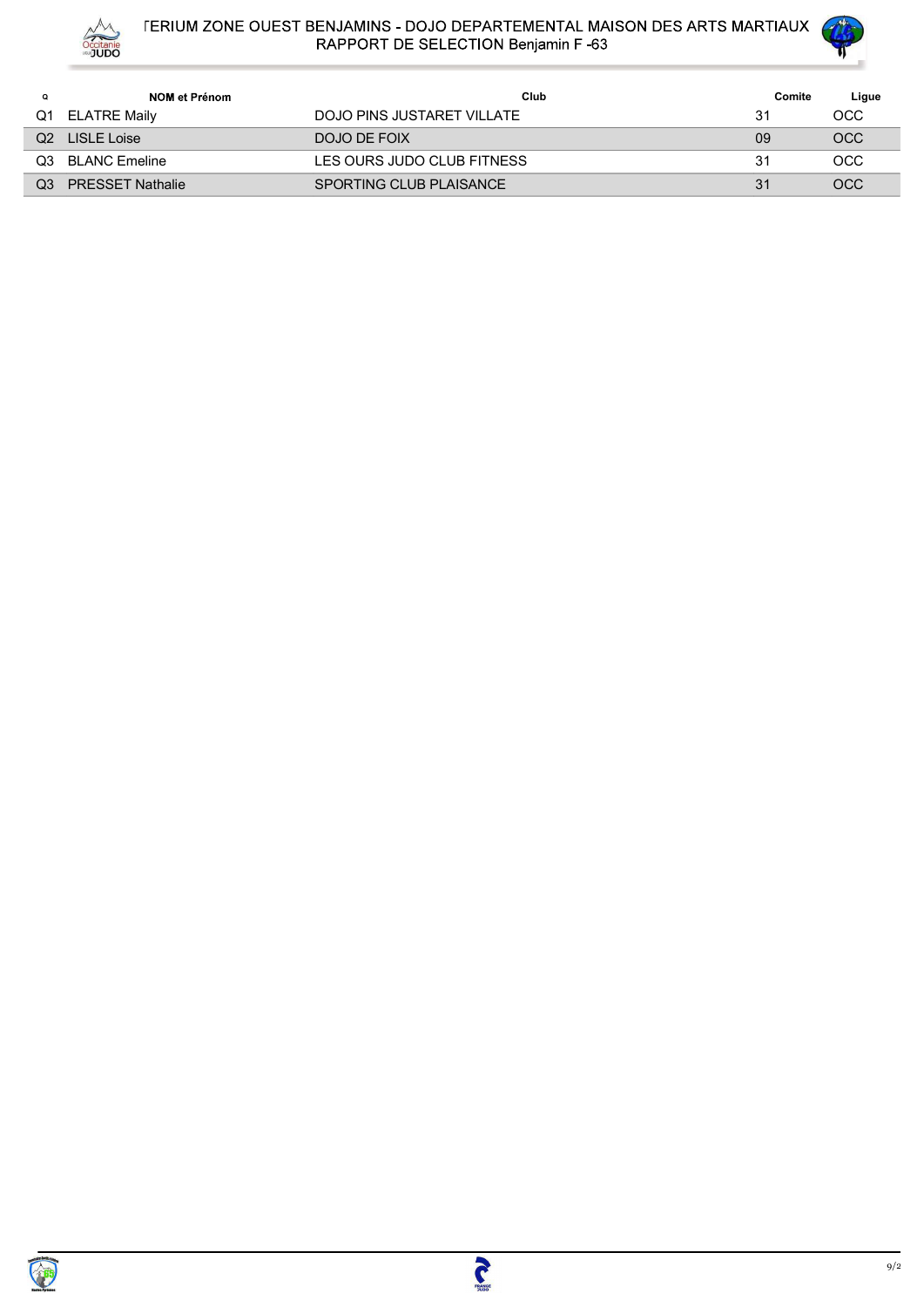



| Q      | NOM et Prénom                    | Club                          | Comite | Ligue      |
|--------|----------------------------------|-------------------------------|--------|------------|
| Q1     | <b>FAIDUTTI PIGOURY Charlene</b> | <b>JUDO CLUB CASTELGINEST</b> | 31     | <b>OCC</b> |
| Q1     | <b>SICHERE Chloe</b>             | A S ETS AERONAUTIQUE          | 31     | <b>OCC</b> |
| Q3     | MAS Oriane                       | <b>JUDOJO LANNEMEZAN</b>      | 65     | <b>OCC</b> |
| Q3     | <b>SCHMITT Candice</b>           | AVENIR JUDO 31                | 31     | <b>OCC</b> |
| Aucune | <b>TRANIER LIGARDES Mathilde</b> | J C LECTOUROIS                | 32     | OCC        |

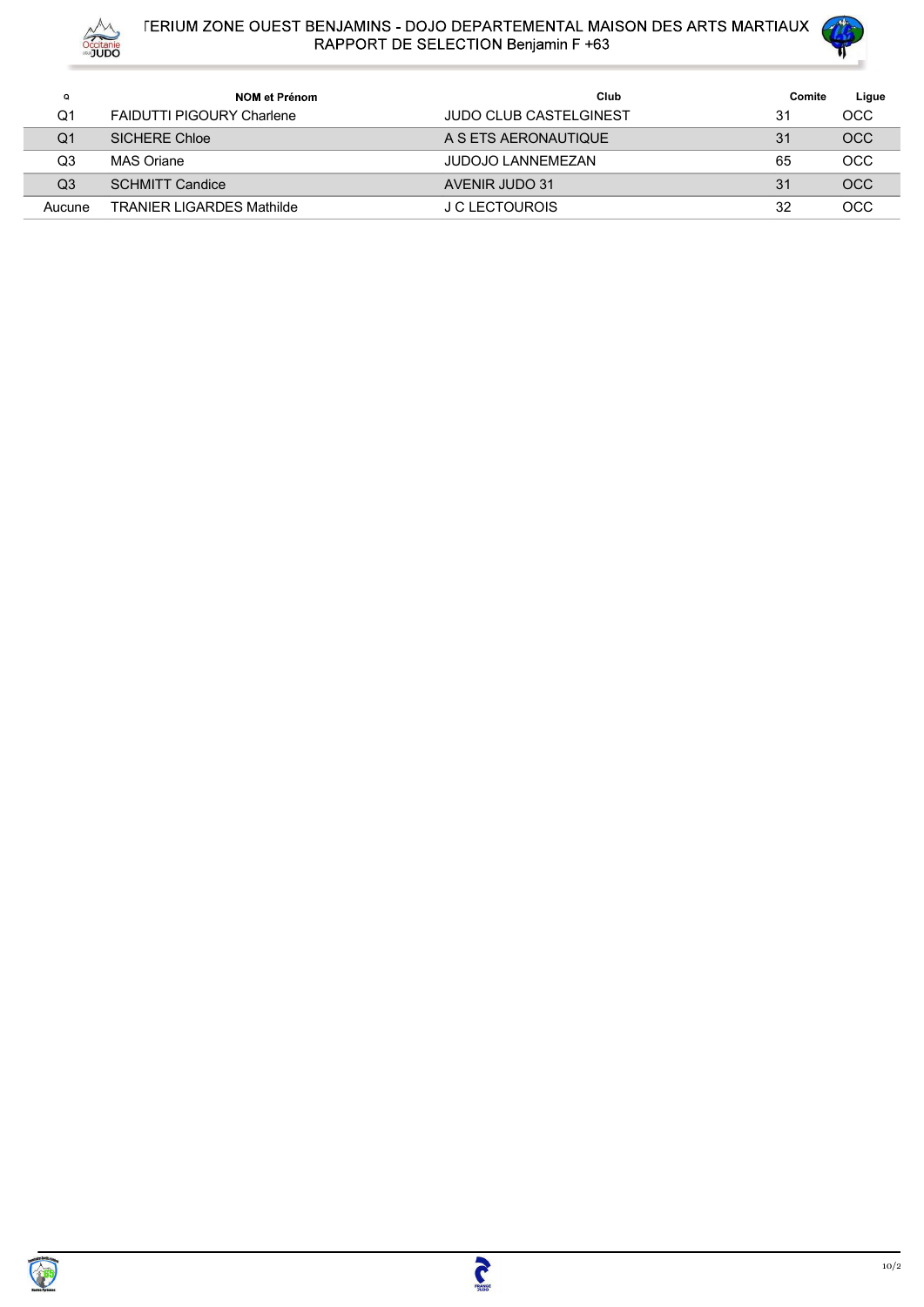



| A <sup>M</sup> |                          | <b>TERIUM ZONE OUEST BENJAMINS - DOJO DEPARTEMENTAL MAISON DES ARTS MARTIAUX</b> |        | Com          |
|----------------|--------------------------|----------------------------------------------------------------------------------|--------|--------------|
| Occitanie      |                          | RAPPORT DE SELECTION Benjamin M 26 kg                                            |        |              |
| $\mathbf Q$    | NOM et Prénom            | Club                                                                             | Comite |              |
| Q <sub>1</sub> | <b>CHANIER Tom</b>       | LES OURS JUDO CLUB FITNESS                                                       | 31     | OCC          |
| Q2             | <b>VOTIE LAYANT Stan</b> | JC CASTELMAUROU                                                                  | 31     | OCC          |
| Aucune         | <b>DUCLOS Johan</b>      | JC DE LAUNAGUET                                                                  | 31     | OCC          |
| Aucune         | <b>MATEO Tom</b>         | LES OURS JUDO CLUB FITNESS                                                       | 31     | Ligue<br>OCC |
|                |                          |                                                                                  |        |              |
|                |                          |                                                                                  |        |              |
|                |                          |                                                                                  |        |              |

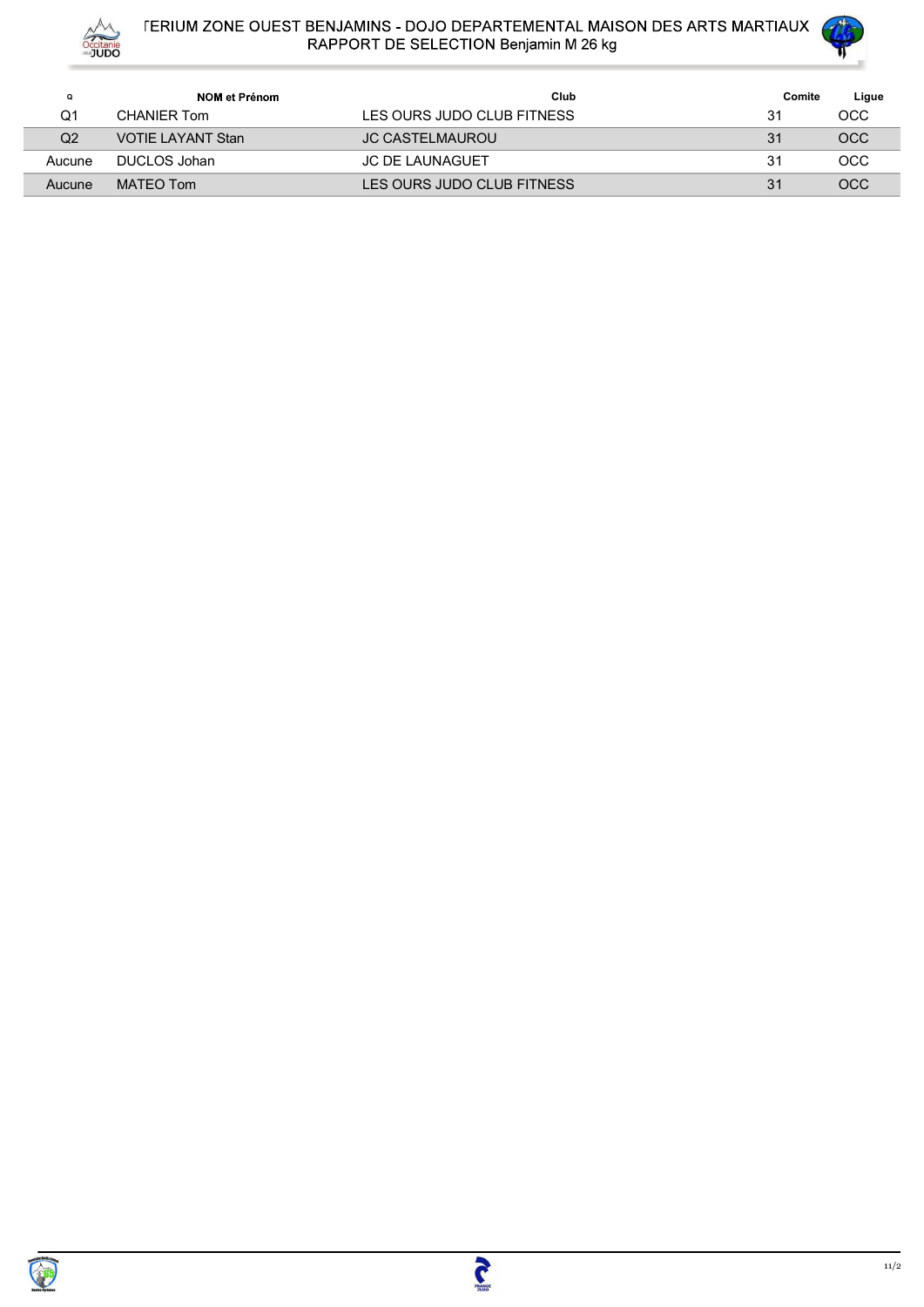



| Q              | <b>NOM et Prénom</b>   | Club                               | Comite | Ligue      |
|----------------|------------------------|------------------------------------|--------|------------|
| Q1             | BOUDEBZA Jouneyd       | TARBES PYRENEES JUDO               | 65     | <b>OCC</b> |
| Q2             | <b>RUEDA Rafael</b>    | SPORT ATH AUTERIVAIN               | 31     | <b>OCC</b> |
| Q <sub>3</sub> | <b>BIVES Gabriel</b>   | DOJO LOURDAIS JUDO                 | 65     | <b>OCC</b> |
| Q <sub>3</sub> | <b>BOUSBAINE Noam</b>  | SPORTING CLUB PLAISANCE            | 31     | <b>OCC</b> |
| Q <sub>3</sub> | COLOMA Julien          | LOMBEZ SAMATAN JUDO                | 32     | <b>OCC</b> |
| Q <sub>3</sub> | DOUMI Rayan            | E.J. PAYS OLMES ET PYRENEES        | 09     | <b>OCC</b> |
| Q <sub>3</sub> | LUTA Yon               | <b>JUDO CLUB QUINT-FONSEGRIVES</b> | 31     | <b>OCC</b> |
| Aucune         | <b>ALBET Elois</b>     | LES OURS JUDO CLUB FITNESS         | 31     | <b>OCC</b> |
| Aucune         | <b>FADELLI Samuel</b>  | J C MONTESQUIVAIS                  | 32     | <b>OCC</b> |
| Aucune         | <b>LAZREUG Sofiane</b> | <b>JUDO CLUB FENOUILLET</b>        | 31     | <b>OCC</b> |
| Aucune         | <b>ROUFFY Lucas</b>    | DOJO DE FOIX                       | 09     | <b>OCC</b> |

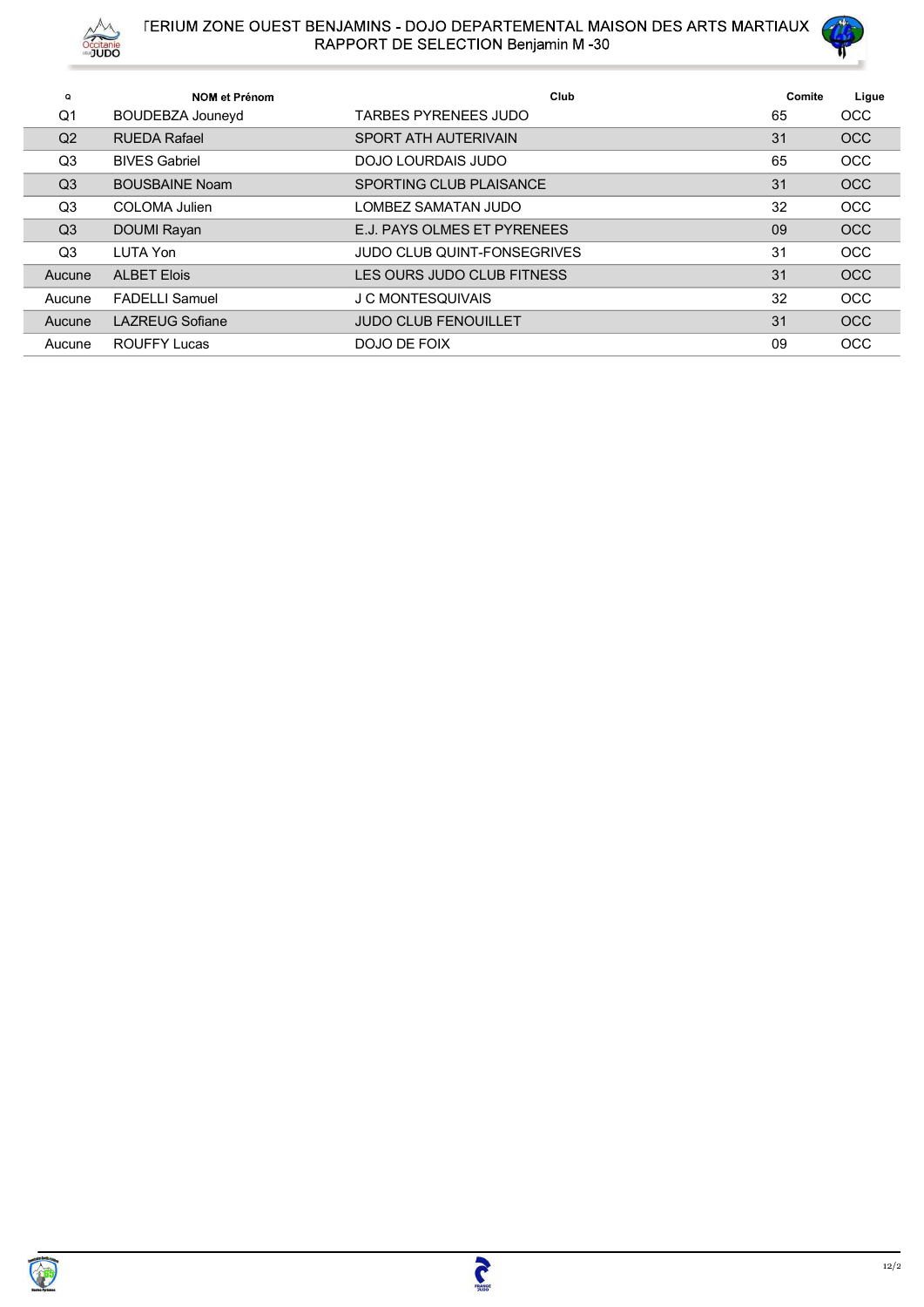



|                     | A/V<br>Occitanie<br>"JUDO                         | <b>FERIUM ZONE OUEST BENJAMINS - DOJO DEPARTEMENTAL MAISON DES ARTS MARTIAUX</b><br>RAPPORT DE SELECTION Benjamin M-34 |              |              |
|---------------------|---------------------------------------------------|------------------------------------------------------------------------------------------------------------------------|--------------|--------------|
|                     |                                                   |                                                                                                                        |              |              |
|                     | NOM et Prénom                                     | Club                                                                                                                   |              |              |
| Q<br>Q <sub>1</sub> | EL HAJJI Yanis                                    | JUDO CLUB FROUZINS                                                                                                     | Comite<br>31 | Ligue<br>OCC |
|                     | MEFLAH BEKKOUCHE Nadir                            | <b>AVENIR JUDO 31</b>                                                                                                  | 31           | OCC          |
|                     |                                                   |                                                                                                                        |              |              |
| Q2                  |                                                   |                                                                                                                        |              |              |
| Q <sub>3</sub>      | <b>BERTAUD Mayeul</b>                             | ATMOSPHERE JUDO TOULOUSE                                                                                               | 31           | OCC          |
| Q3                  | <b>BOURASS Rayan</b>                              | CARBONNE JUDO CLUB                                                                                                     | 31           | OCC          |
| Q3                  | <b>COSTAMAGNE Livio</b>                           | JUDO CLUB PECHBONNIEU                                                                                                  | 31           | OCC          |
| Q3                  | <b>GOUNT Ilyan</b>                                | JUDO CLUB GASCON                                                                                                       | 32           | OCC          |
| Q3                  | <b>MINOVES Mathys</b>                             | ST LYS OLYMPIQUE                                                                                                       | 31           | OCC          |
| Q3                  | <b>BEUVART Ethan</b>                              | JUDO CLUB FENOUILLET                                                                                                   | 31           | OCC          |
| Aucune              | <b>BEILVERT Jean</b>                              | J C.FONTENILLES-LEGUEVIN                                                                                               | 31           | OCC          |
| Aucune              | <b>LAFONTAN Gabriel</b>                           | JUDO CLUB PECHBONNIEU                                                                                                  | 31           | OCC          |
| Aucune              | LAFUENTE Hugo                                     | TARBES PYRENEES JUDO                                                                                                   | 65           | OCC          |
|                     | Aucune LAGUERRE Paul Henri                        | DOJO DE FOIX                                                                                                           | 09           | OCC          |
|                     | Aucune LARRONDO Arthur                            | STADOCESTE TARBAIS PYRENEES AM                                                                                         | 65           | OCC.         |
|                     | Aucune LARRONDO Raphael                           | STADOCESTE TARBAIS PYRENEES AM                                                                                         | 65           | OCC          |
|                     | Aucune ROZIS Gabriel                              | J C MONTESQUIVAIS                                                                                                      | 32           | OCC          |
|                     | Aucune SAURINE Leandre<br>Aucune SILVESTRI Nathan | DOJO DE FOIX<br>SEYSSES ARTS MARTIAUX JUDO JJ                                                                          | 09<br>31     | OCC<br>OCC   |

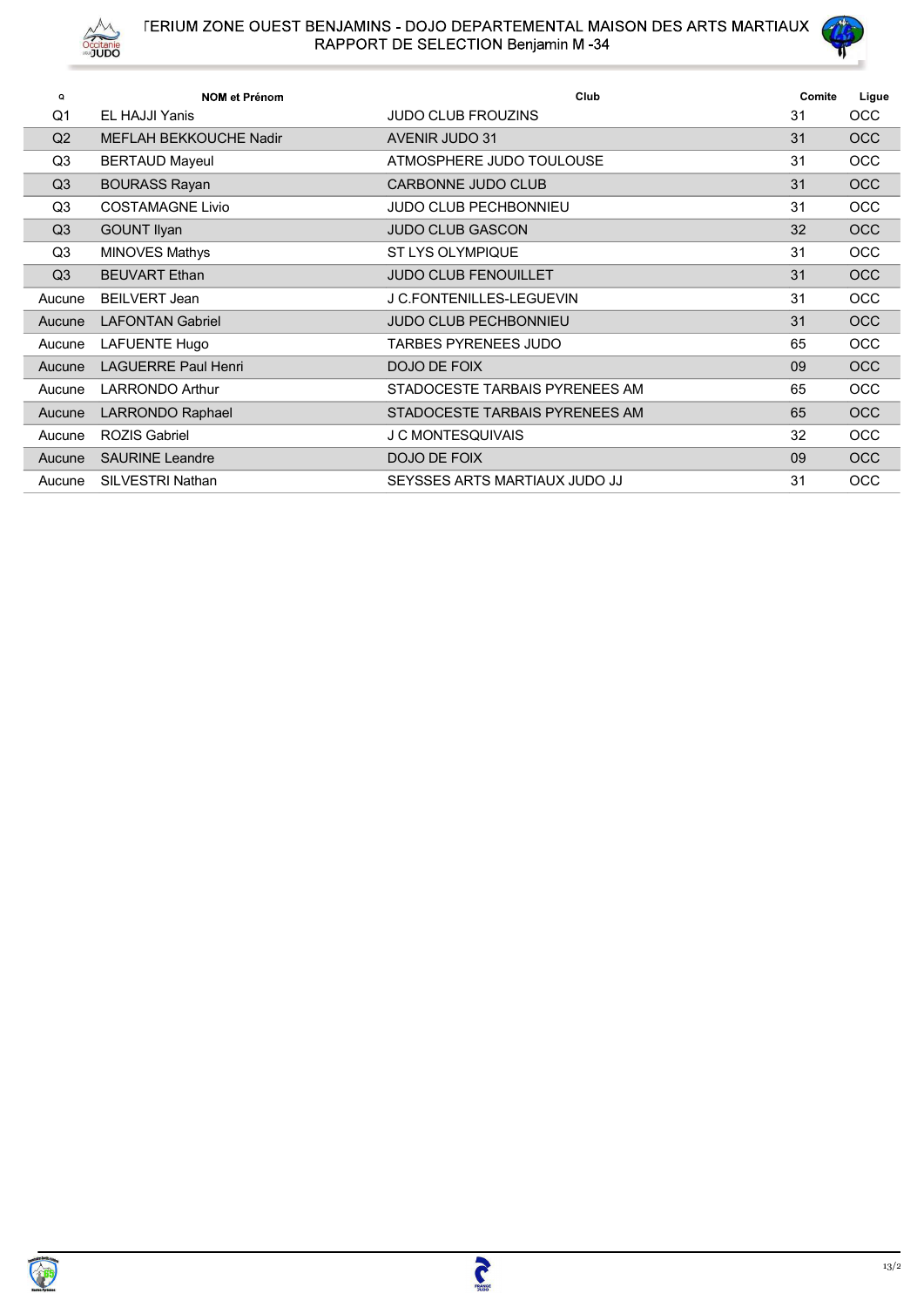



| Q              | <b>NOM et Prénom</b>        | Club                               | Comite | Ligue      |
|----------------|-----------------------------|------------------------------------|--------|------------|
| Q <sub>1</sub> | <b>GUEFFIER Nolann</b>      | LES OURS JUDO CLUB FITNESS         | 31     | <b>OCC</b> |
| Q <sub>2</sub> | <b>SEMENADISSE Quentin</b>  | SEYSSES ARTS MARTIAUX JUDO JJ      | 31     | <b>OCC</b> |
| Q <sub>3</sub> | CABASSUD Gabin              | SEYSSES ARTS MARTIAUX JUDO JJ      | 31     | <b>OCC</b> |
| Q <sub>3</sub> | <b>DEVAIRE Mathys</b>       | AUREILHAN JUDO CLUB                | 65     | <b>OCC</b> |
| Q <sub>3</sub> | DIAW Tijany                 | <b>JUDO ODOS</b>                   | 65     | <b>OCC</b> |
| Q <sub>3</sub> | <b>GUILENTO Oihan</b>       | AUREILHAN JUDO CLUB                | 65     | <b>OCC</b> |
| Q <sub>3</sub> | <b>MOLLET Thomas</b>        | <b>JUDO ODOS</b>                   | 65     | <b>OCC</b> |
| Q <sub>3</sub> | <b>MONTEAU HUAULT Leo</b>   | <b>J C MONTESQUIVAIS</b>           | 32     | <b>OCC</b> |
| Aucune         | <b>BALGHI Yohan</b>         | <b>JC CASTELNAU D ESTRETEFONDS</b> | 31     | <b>OCC</b> |
| Aucune         | <b>BIVES Maxime</b>         | DOJO LOURDAIS JUDO                 | 65     | OCC        |
| Aucune         | <b>BIYI Marwane</b>         | DOJO DE FOIX                       | 09     | OCC        |
| Aucune         | <b>BOURGUIGNON Giuseppe</b> | <b>JUDO C VIC FEZENSAC</b>         | 32     | <b>OCC</b> |
| Aucune         | <b>CHIFAN Yanis</b>         | CARBONNE JUDO CLUB                 | 31     | <b>OCC</b> |
| Aucune         | <b>JAMET EGUILUZ Tao</b>    | <b>JUDO CLUB GASCON</b>            | 32     | OCC        |
| Aucune         | <b>LABADENS Tom</b>         | <b>J C VILLENEUVE TOLOSANE</b>     | 31     | <b>OCC</b> |
| Aucune         | <b>LEFEBVRE Stanislas</b>   | DOJO PINS JUSTARET VILLATE         | 31     | <b>OCC</b> |
| Aucune         | <b>LEVI Antoine</b>         | <b>JUDO BRAX 31</b>                | 31     | <b>OCC</b> |
| Aucune         | <b>ROBICHON Erawan</b>      | <b>JUDO CLUB CONDOM</b>            | 32     | OCC        |
| Aucune         | VANDERVORST Yan             | JUDO CLUB CONDOM                   | 32     | OCC        |

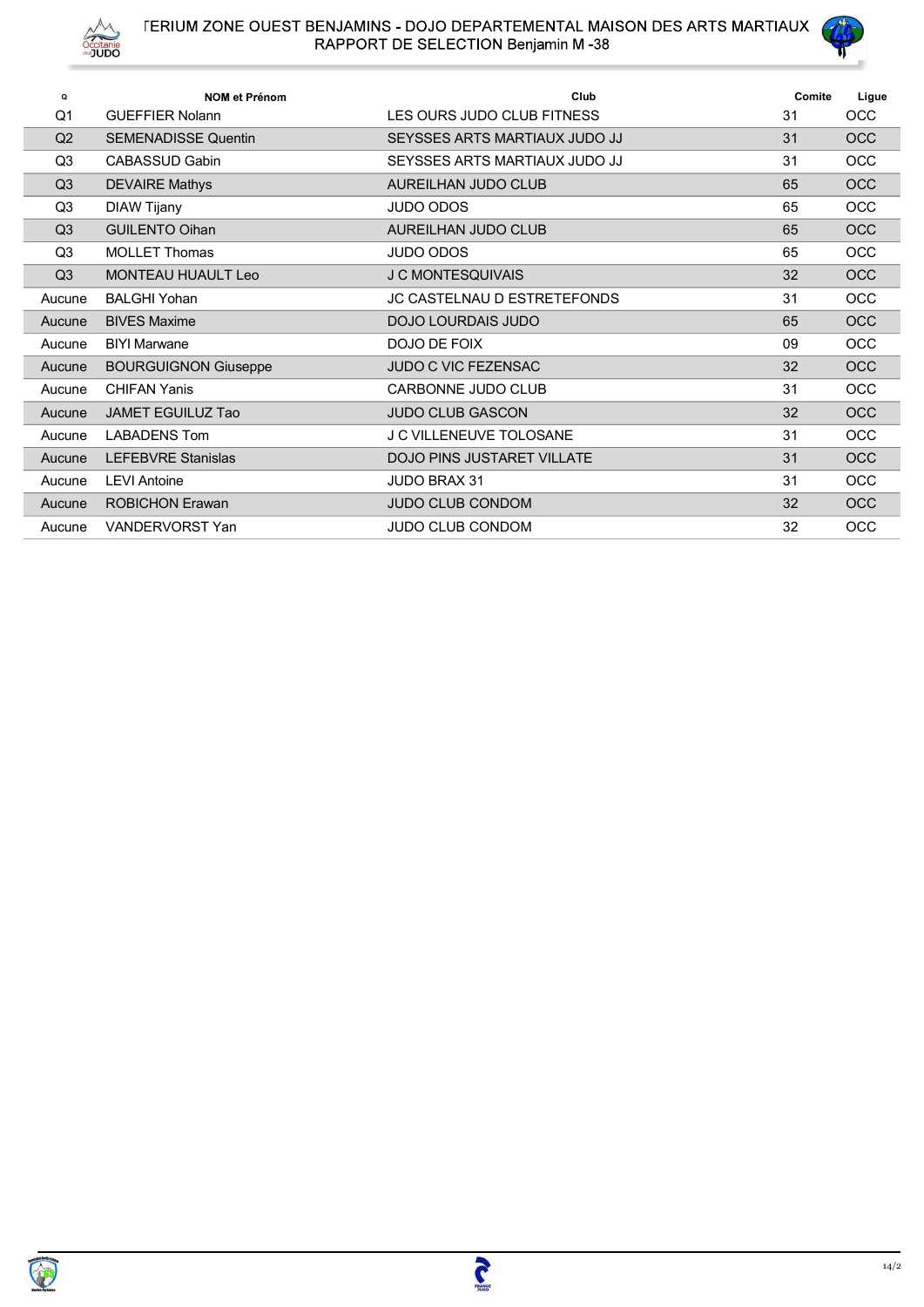



| $\Omega$       | <b>NOM et Prénom</b>        | Club                             | Comite | Ligue      |
|----------------|-----------------------------|----------------------------------|--------|------------|
| $\Omega$ 1     | <b>BERTHON Arnaud</b>       | J C M MONTASTRUC                 | 31     | <b>OCC</b> |
| Q2             | <b>TOULOUSE Maxence</b>     | BLAGNAC SPORTING CLUB JUDO       | 31     | <b>OCC</b> |
| Q <sub>3</sub> | <b>CARON CAPRAJA Marley</b> | JUDO ODOS                        | 65     | <b>OCC</b> |
| Q <sub>3</sub> | DANU Razvan                 | <b>JUDO CLUB BORDAIS 65</b>      | 65     | <b>OCC</b> |
| Q <sub>3</sub> | <b>MARCHIPONT Charlie</b>   | <b>JC DE LAUNAGUET</b>           | 31     | <b>OCC</b> |
| Q <sub>3</sub> | MAZEAU-VARLET Tristan       | JUDO AUSSONNE BUSHIDO            | 31     | <b>OCC</b> |
| Q <sub>3</sub> | <b>YVANOFF Sami</b>         | TARBES PYRENEES JUDO             | 65     | <b>OCC</b> |
| Aucune         | DERAIL Dan                  | JC CASTELNAU D ESTRETEFONDS      | 31     | <b>OCC</b> |
| Aucune         | <b>DUQUES Esteban</b>       | DOJO DU COUSERANS                | 09     | <b>OCC</b> |
| Aucune         | <b>MICHELON Bastien</b>     | <b>JUDO CLUB COEUR LAURAGAIS</b> | 31     | <b>OCC</b> |
| Aucune         | <b>PAGEAUX Victor</b>       | J C PESSANAIS                    | 32     | <b>OCC</b> |
| Aucune         | <b>SASTRE ROBIN Luca</b>    | E.J. PAYS OLMES ET PYRENEES      | 09     | <b>OCC</b> |
| Aucune         | <b>ZUBIETTA Oihan</b>       | ECOLE DE JUDO SALISIENNE         | 31     | <b>OCC</b> |

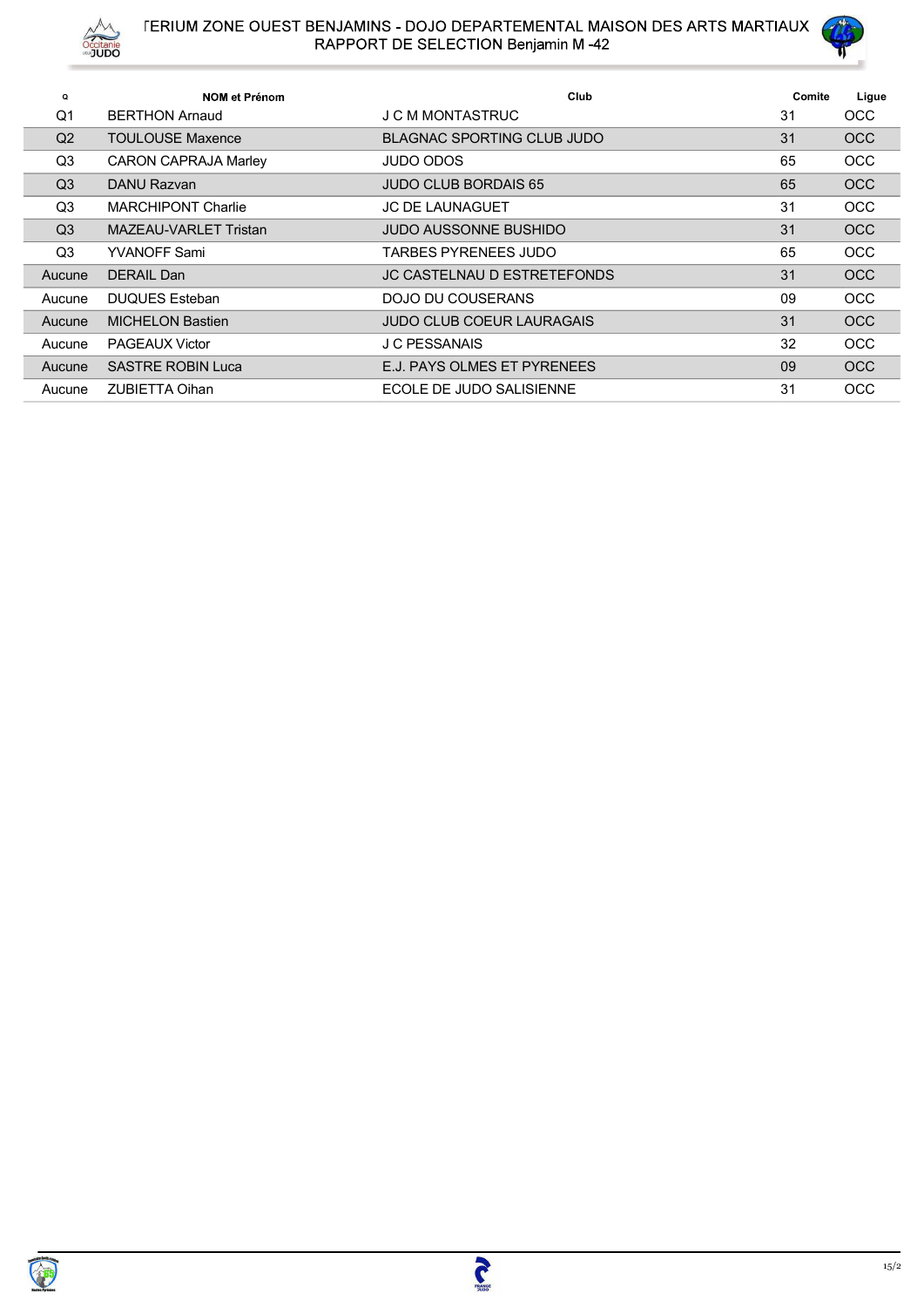



| $\Omega$       | <b>NOM et Prénom</b>   | Club                               | Comite | Ligue      |
|----------------|------------------------|------------------------------------|--------|------------|
| O <sub>1</sub> | <b>ESPARBES Victor</b> | J C.FONTENILLES-LEGUEVIN           | 31     | <b>OCC</b> |
| Q <sub>2</sub> | <b>MERCY Solan</b>     | LES OURS JUDO CLUB FITNESS         | 31     | <b>OCC</b> |
| Q <sub>3</sub> | <b>SCHRODER Alexi</b>  | <b>JUDO CLUB CONDOM</b>            | 32     | <b>OCC</b> |
| Q <sub>3</sub> | SIMONETTI Matthieu     | C.E.T.A.M.                         | 31     | <b>OCC</b> |
| Aucune         | BORSALL Adam           | ECOLE JUDO LABASTIDE               | 31     | <b>OCC</b> |
| Aucune         | <b>CODRON Mathias</b>  | <b>JUDO CLUB QUINT-FONSEGRIVES</b> | 31     | OCC        |
| Aucune         | FAZENTIFUX Louis       | <b>JC CASTELMAUROU</b>             | 31     | <b>OCC</b> |
| Aucune         | <b>FRANCES Lenny</b>   | <b>JC CASTELNAU D ESTRETEFONDS</b> | 31     | <b>OCC</b> |
| Aucune         | <b>GASC Enzo</b>       | LES OURS JUDO CLUB FITNESS         | 31     | <b>OCC</b> |
| Aucune         | MOY KILLIAN Fliott     | TARBES PYRENEES JUDO               | 65     | <b>OCC</b> |

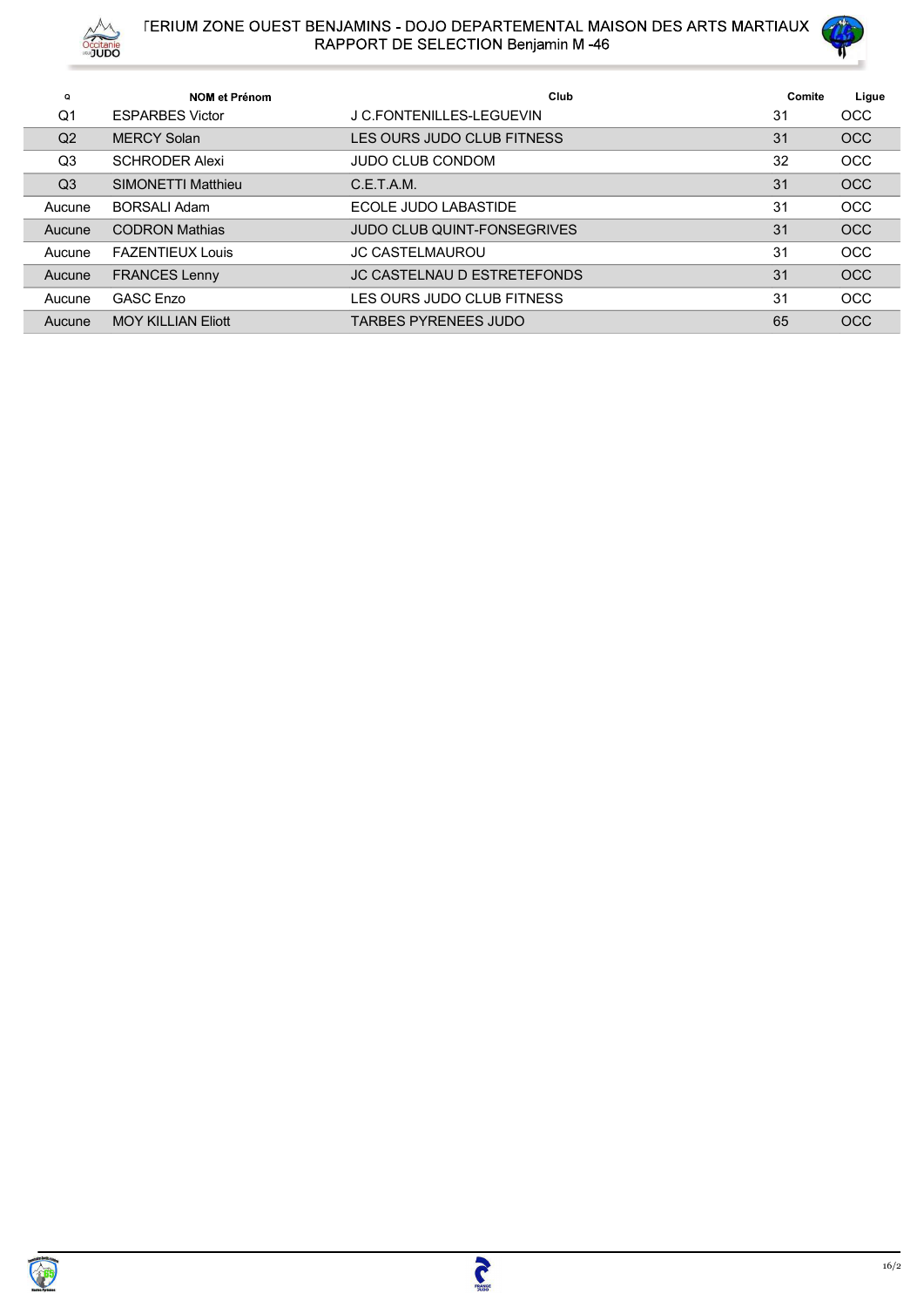



| $\mathbf Q$    | NOM et Prénom            | Club                                  | Comite | Ligue      |
|----------------|--------------------------|---------------------------------------|--------|------------|
| Q <sub>1</sub> | SABATTF Maxim            | <b>JUDO JUJITSU ESCALQUENS-LABEGE</b> | 31     | <b>OCC</b> |
| Q <sub>2</sub> | <b>CAZOTTES Benjamin</b> | <b>JUDO AUSSONNE BUSHIDO</b>          | 31     | <b>OCC</b> |
| Q3             | <b>BRUZZO Elliot</b>     | <b>JUDO CLUB VALENCIEN</b>            | 32     | <b>OCC</b> |
| Q <sub>3</sub> | <b>FEUILLE Kyllian</b>   | E.J. PAYS OLMES ET PYRENEES           | 09     | <b>OCC</b> |
| Q3             | <b>GEORGY Aurele</b>     | AVENIR JUDO 31                        | 31     | <b>OCC</b> |
| Q <sub>3</sub> | I ATHFI IZF Clement      | AVENIR JUDO 31                        | 31     | <b>OCC</b> |
| Q <sub>3</sub> | POGODA Alexandre         | <b>AVENIR FONSORBAIS</b>              | 31     | OCC        |
| Q <sub>3</sub> | <b>HELIMI Selyan</b>     | <b>DOJO CLUB BEAUMONTAIS</b>          | 31     | <b>OCC</b> |
| Aucune         | <b>BAYLE Teo</b>         | <b>JKCLISLOIS</b>                     | 32     | OCC        |



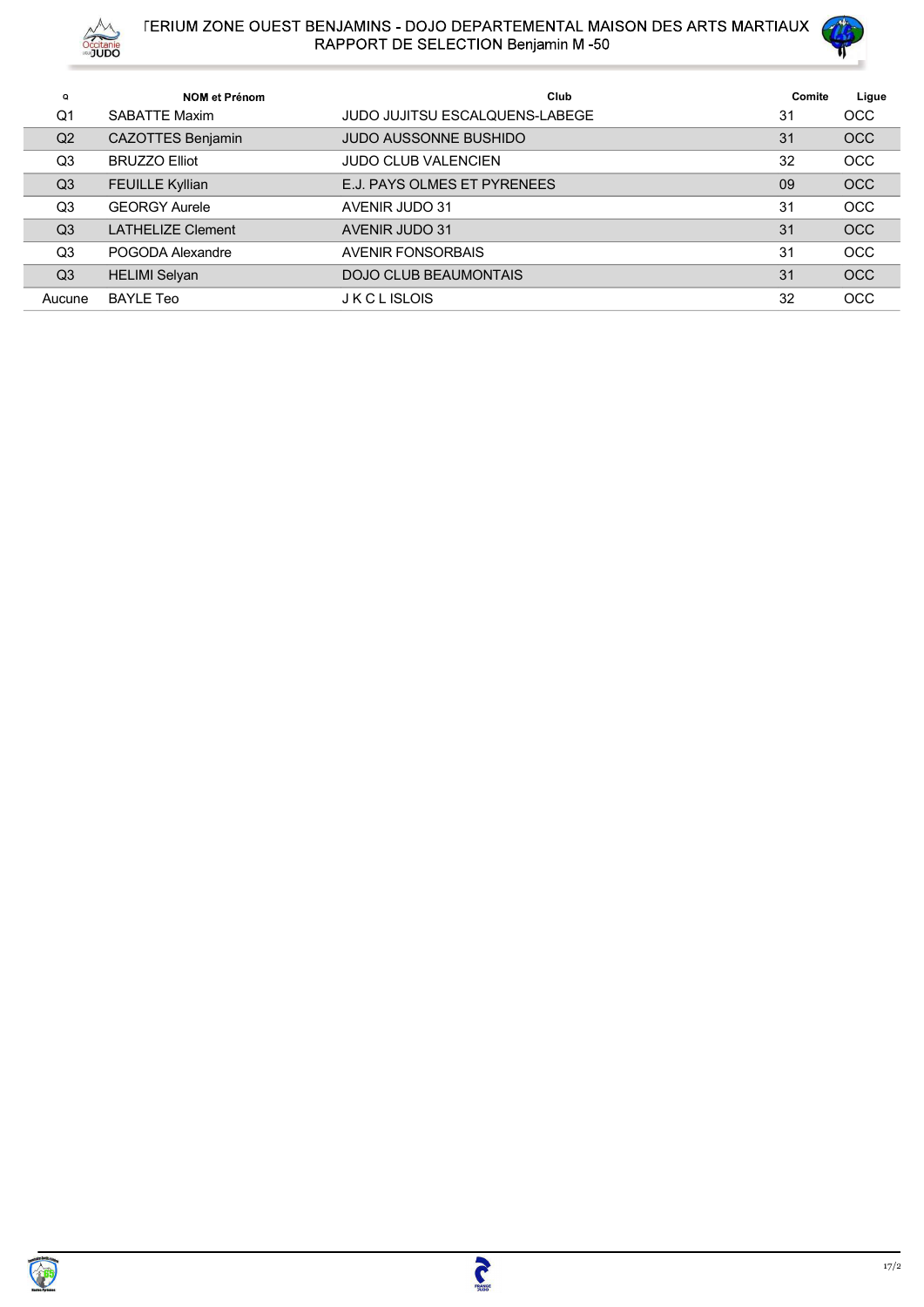



| $\mathbf Q$    | <b>NOM et Prénom</b>   | Club                               | Comite | Ligue      |
|----------------|------------------------|------------------------------------|--------|------------|
| Q1             | <b>MARCEL Noe</b>      | US RAMONVILLE                      | 31     | <b>OCC</b> |
| Q2             | LAYOUNI Ibrahim        | BLAGNAC SPORTING CLUB JUDO         | 31     | <b>OCC</b> |
| Q <sub>3</sub> | AIMABLE Theo           | <b>JC FOLGARIEN</b>                | 32     | <b>OCC</b> |
| Q <sub>3</sub> | AZOUAOUI Mustafa       | <b>JUDO CLUB FENOUILLET</b>        | 31     | <b>OCC</b> |
| Q3             | <b>BRETIN Kristof</b>  | <b>JC VILLEFRANCHE LAURAGAIS</b>   | 31     | <b>OCC</b> |
| Q3             | <b>DUPIC Raphael</b>   | <b>JUDO CLUB QUINT-FONSEGRIVES</b> | 31     | <b>OCC</b> |
| Q3             | <b>VILLAUME Arnaud</b> | SEYSSES ARTS MARTIAUX JUDO JJ      | 31     | <b>OCC</b> |
| Q <sub>3</sub> | <b>SAWICKI Celsino</b> | JC CASTELNAU D ESTRETEFONDS        | 31     | <b>OCC</b> |
| Aucune         | DA SILVA Maxim         | <b>JUDO CLUB DU LAVEDAN</b>        | 65     | <b>OCC</b> |
| Aucune         | <b>GOUDIN Hugo</b>     | <b>ST LYS OLYMPIQUE</b>            | 31     | <b>OCC</b> |
| Aucune         | RAYNAUD CANAVY Enzo    | E.J. PAYS OLMES ET PYRENEES        | 09     | <b>OCC</b> |
| Aucune         | <b>RGUIBI Yacine</b>   | <b>JUDO CLUB GASCON</b>            | 32     | <b>OCC</b> |
| Aucune         | <b>SAWICKI Anton</b>   | <b>JC CASTELNAU D ESTRETEFONDS</b> | 31     | <b>OCC</b> |

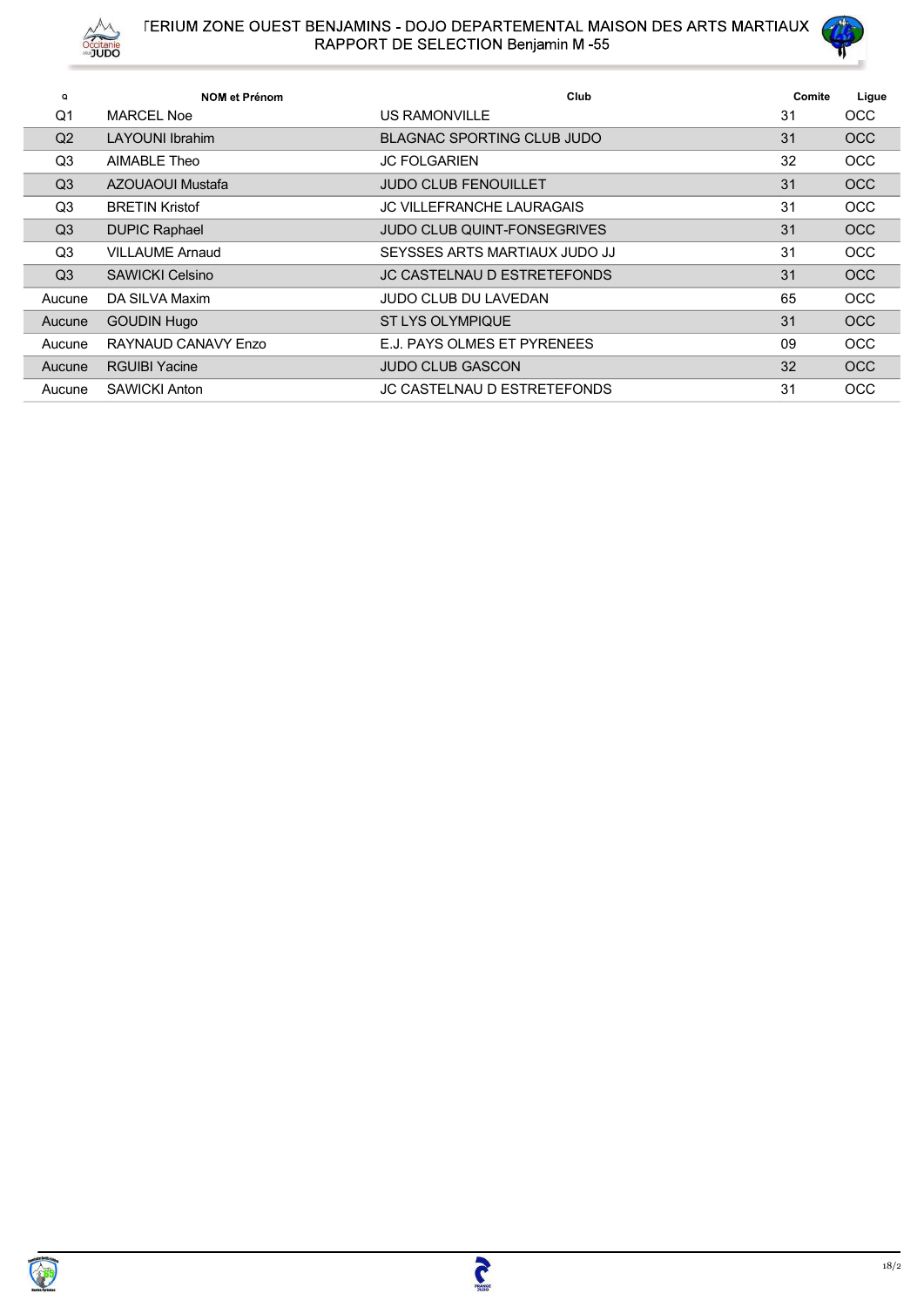



| O      | NOM et Prénom         | Club                  | Comite | Ligue |
|--------|-----------------------|-----------------------|--------|-------|
|        | LAWSON-DRACKEY Kylian | DOJO CLUB BEAUMONTAIS | 31     | осс   |
| Q2     | COUX Jules            | DOJO DE FOIX          | 09     | OCC   |
| Aucune | HADJ BENFETIMA Lotfi  | AUREILHAN JUDO CLUB   | 65     | осс   |

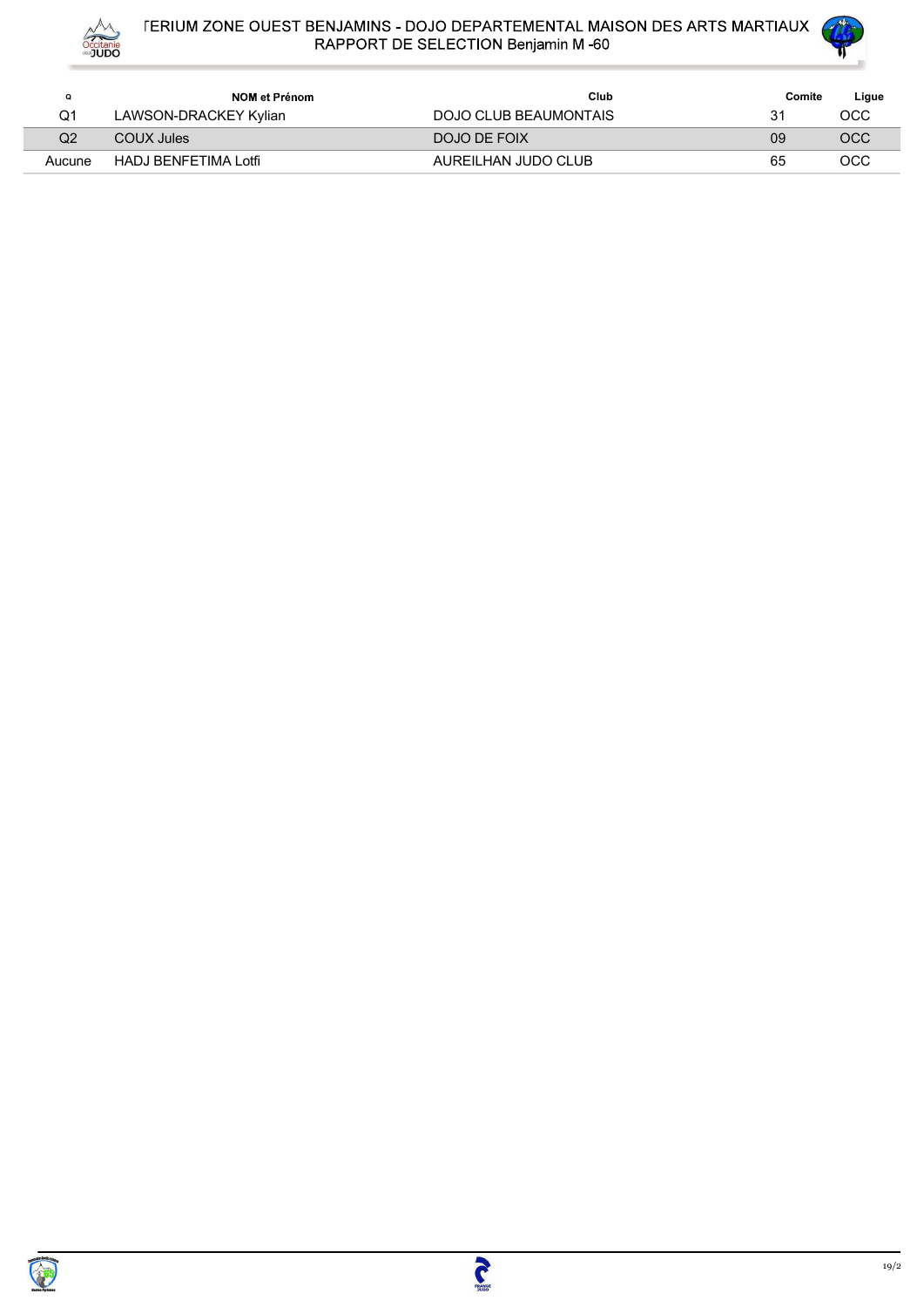



| Q      | NOM et Prénom         | Club                           | Comite | Ligue      |
|--------|-----------------------|--------------------------------|--------|------------|
| Q1     | <b>GONTHIER Timeo</b> | F.J. PAYS OLMES FT PYRENEES    | 09     | осс        |
| Q2     | <b>MARSALI Achraf</b> | AUREILHAN JUDO CLUB            | 65     | <b>OCC</b> |
| Q3     | DAJAS Gabriel         | <b>JUDO CLUB TRIAIS</b>        | 65     | <b>OCC</b> |
| Q3     | MARANGOLO Livio       | STADOCESTE TARBAIS PYRENEES AM | 65     | <b>OCC</b> |
| Aucune | PROVOST CANAL Timo    | DOJO DE FOIX                   | 09     | <b>OCC</b> |